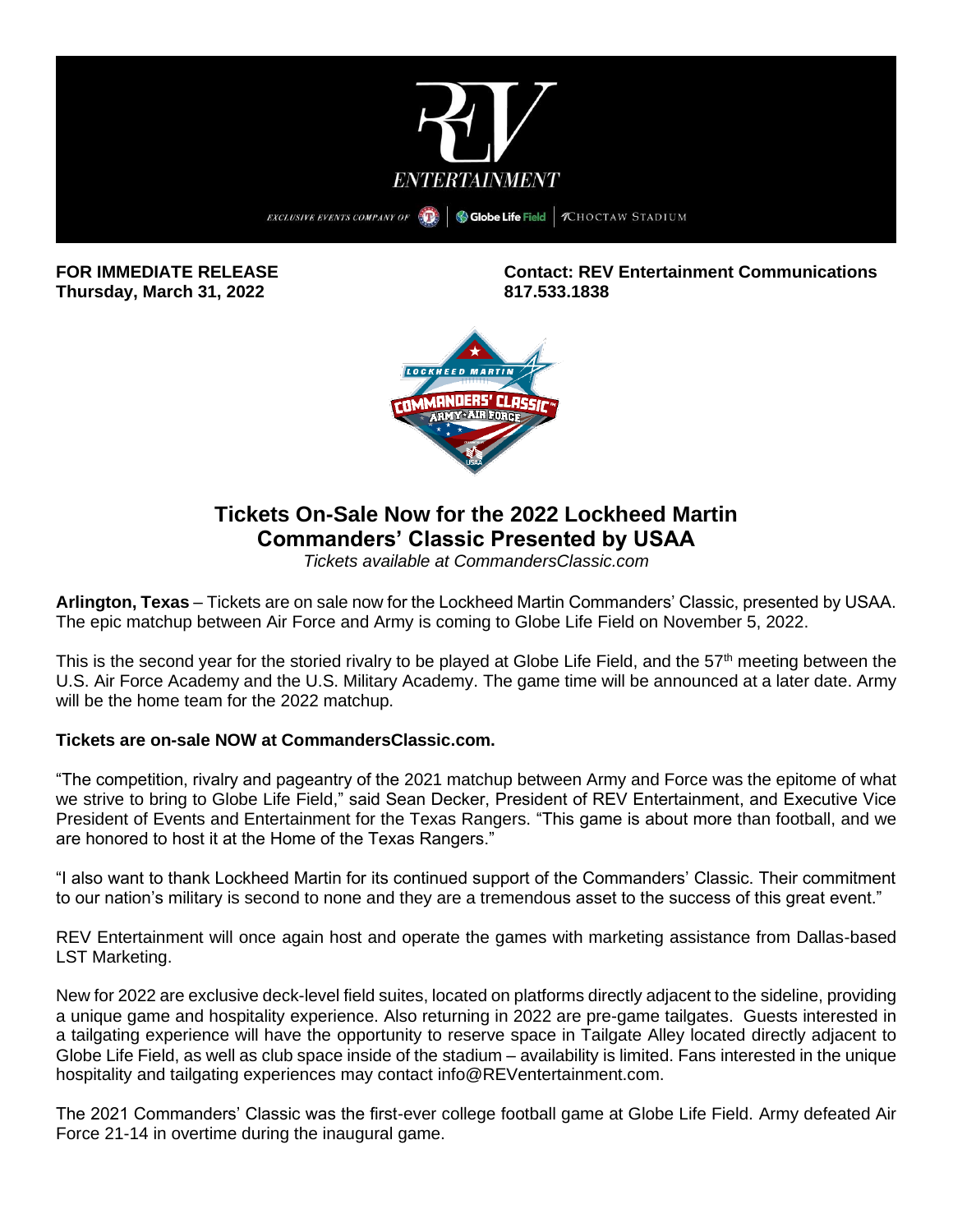Air Force leads the all-time series, 38-16-1. This will be the Falcons and Black Knights fourth time to play each other at a neutral site, 1959 (13-13 tie) in New York's Yankee Stadium, 1963 (Army, 14-10), 1965 (Air Force, 14- 3) at Chicago's Soldier Field and 2021 at Globe Life Field.

# **Sky Ball Gala at Globe Life Field**

As part of today's Commanders' Classic on-sale announcement, the Airpower Foundation announced they will host *Sky Ball XX* at Globe Life Field for the second year in a row.

"We are extremely excited and proud to announce the 20th Anniversary of Sky Ball," said Sid Eppes, board chairman of the Airpower Foundation. "I cannot tell you how heartwarming it is to see the tremendous outpouring of support from long-term supporters, our new premier partner, REV Entertainment, and of course, a team of volunteers who contribute their time, talent and resources. The best part is everyone involved is moved by one simple spirit of love and respect for our nation's military and their families. It's beyond words."

Sky Ball XX will take place at Globe Life Field on Thursday, November 3, 2022. Sky Ball XX will be the Kick-off Military Fundraising Gala for a jam-packed weekend of military appreciation in Arlington, Texas. This year marks two decades of the Airpower Foundation raising the much-needed funds to support our military servicemen and women, veterans, and their families.

Sky Ball is the premier fundraising event for the Airpower Foundation and has raised over \$25 million since its inception. All funds raised go to thoroughly vetted military support programs through a grant process.

"Sky Ball kicks off an exciting weekend of events for the Commanders Classic. Not only was last year's Sky Ball event a powerful and moving event, but it was also a huge success, and I am excited to watch the event continue to grow in its 20th year," said Decker. "On top of the tremendous event they put together, The Airpower Foundation represents ideals and values that we are honored to support as an organization."

For more information visit AirPowerFoundation.org

## **Full Schedule:**

Thursday, November 3: Sky Ball XX (AirPowerFoundation.org) (Globe Life Field) Friday, November 4: Air Force vs. Army Pep Rally (Location TBD) Friday, November 4: Air Force vs. Army Boxing Match presented by USAA (Location TBD) Saturday, November 5: Lockheed Martin Commanders' Classic, presented by USAA

# **Quotes on the Lockheed Martin Commanders' Classic Presented by USAA**

# **Jim Ross, City of Arlington Mayor**

The Commanders' Classic is a tremendous representation of the City of Arlington's longstanding commitment to our nation's military. Globe Life Field serves as the perfect home for the iconic matchup between Air Force and Army and I am thrilled to welcome the two storied programs back for a second year.

# **Mike Buddie, Director of Athletics, United States Military Academy**

We are excited and honored to play in the Lockheed Martin Commanders' Classic at Globe Life Field for the second straight season. Last year's dramatic overtime win was one of the best games in the history of this great rivalry. We are thankful to Lockheed Martin, REV Entertainment and the Texas Rangers for the opportunity to continue to highlight our Cadet-Athletes on this national stage. We are looking forward to seeing our fans in the DFW area.

# **Nathan Pine, Director of Athletics, Unites States Air Force Academy**

We are looking forward to returning to the Metro-Plex this coming season to compete again in the Commander's Classic. Texas is an important region of the country for the entire Academy in terms of recruiting, graduate engagement and growing supporters. We look forward to the game next fall and continuing our partnership with Lockheed Martin, REV Entertainment and the Texas Rangers"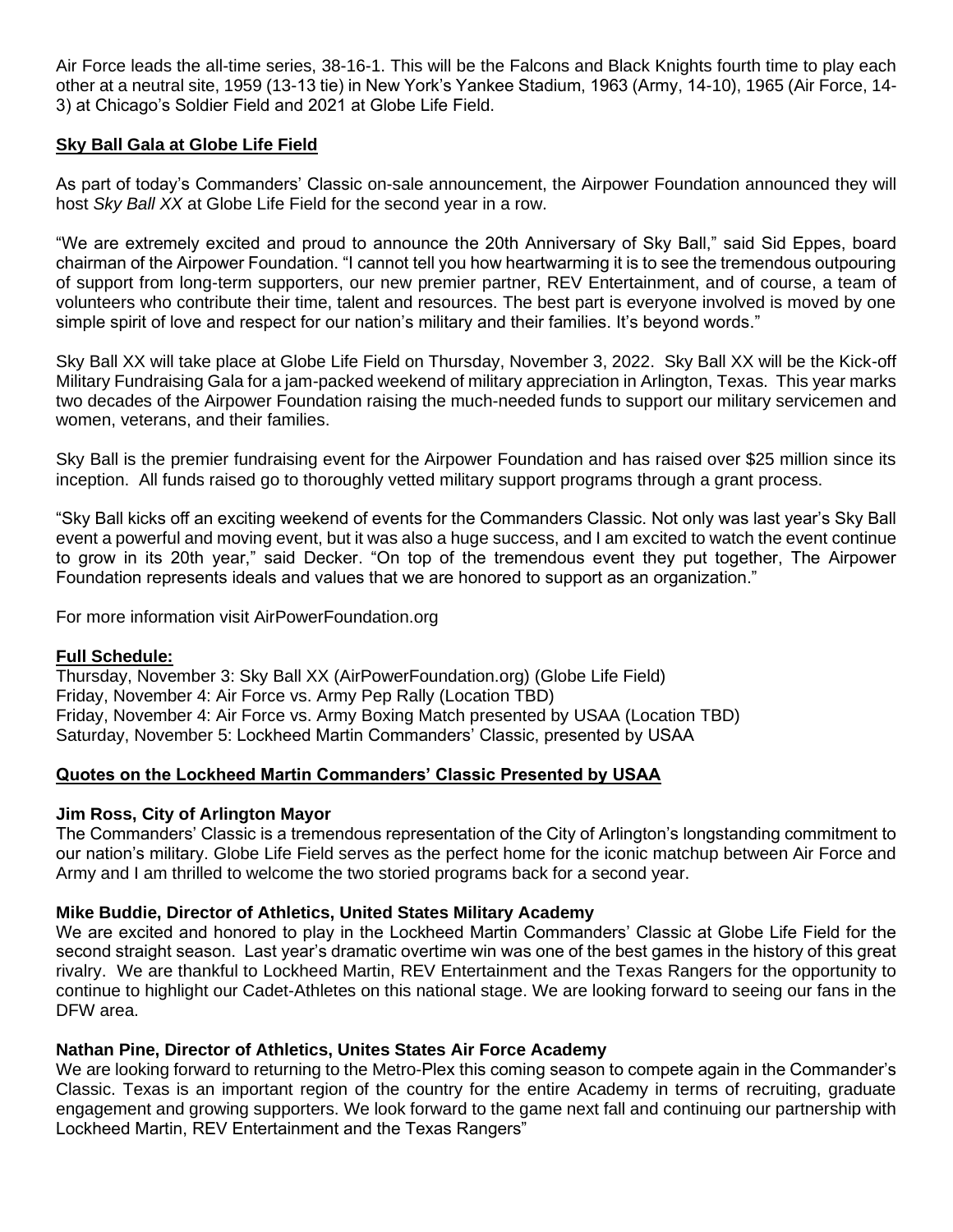## **Greg Ulmer, Executive Vice President, Lockheed Martin Aeronautics**

Lockheed Martin is honored to continue to serve as the title sponsor of the Commanders' Classic football game later this year. Our military service members are at the center of everything we do at Lockheed Martin and this sponsorship allows us to support the brave men and women of our armed forces who keep our nation safe. We are looking forward to another great game this year.

## **John Lopes, Chairman, and CEO, LST Marketing**

The Lockheed Martin Commanders' Classic presented by USAA is more than just a game. It is a celebration of freedom and honors those who defend our liberty. LST Marketing is proud to collaborate again this year with REV Entertainment, the Texas Rangers, Army West Point and the U.S. Air Force Academy to bring this great event to Texas.

## *Credential information will be available at a later date. For more information contact credentials@REVentertainment.com*

## **About REV Entertainment:**

REV Entertainment is a full-service company with the goal of producing first-class sports and entertainment events both in Arlington and nationwide. REV Entertainment officially launched in 2021 as a result of the success of Rangers Events, which has served as the exclusive booking agent for all non-MLB game day events beginning in 2012. REV Entertainment has also created and produced several original concepts, including the creation of the Lockheed Martin Commanders' Classic, Bout at the Ballpark and the State Farm Showdown. REV Entertainment also includes REV Production Services, which was created in 2020 as the nation's first unaffiliated stadium flooring production company that specializes in the procurement, transportation, installation, and cleaning of stadium flooring and barricades. *REVEntertainment.com.*

#### **About Globe Life Field:**

Globe Life Field is not only the home of the Texas Rangers but has also hosted numerous sports and entertainment events since its opening in March 2020. These include the Major League Baseball NLDS, NLCS, and World Series and Wrangler© National Finals Rodeo in 2020 and the State Farm College Baseball Showdown, over 50 total college baseball games, the Hella Mega Tour featuring Green Day, Fallout Boy, and Weezer, and Chris Stapleton in Concert in 2021. Last fall, the building hosted ten football games, the Lockheed Martin Commanders' Classic presented by USAA between the U.S. Air Force Academy and the U.S. Military Academy and nine high school regular season and playoff contests. *GlobeLifeField.com*

#### **About Lockheed Martin:**

Headquartered in Bethesda, Maryland, Lockheed Martin is a global security and aerospace company that employs approximately 110,000 people worldwide and is principally engaged in the research, design, development, manufacture, integration and sustainment of advanced technology systems, products and services. Please follow @LMNews on Twitter for the latest announcements and news across the corporation.

#### **About USAA:**

Founded in 1922 by a group of military officers, USAA is among the leading providers of insurance, banking and investment and retirement solutions to more than 13 million members of the U.S. military, veterans who have honorably served and their families. Headquartered in San Antonio, USAA has offices in seven U.S. cities and three overseas locations and employs approximately 35,000 people worldwide. Each year, the company contributes to national and local nonprofits in support of military families and communities where employees live and work. For more information about USAA, follow us on Facebook or Twitter (@USAA), or visit [usaa.com.](https://protect-us.mimecast.com/s/mcmcCpYR96tzkOB7CDUcnd?domain=usaa.com)

#### **About LST Marketing:**

LST Marketing connects brands with consumers through sports and entertainment. A veteran owned company, LST Marketing operates from its offices in Dallas and Indianapolis. LST Marketing leverages its talented team to transform client objectives into captivating programs of all shapes and sizes. LST Marketing supports blue-chip companies in the areas of Sponsorship Strategy, Event Production, Talent Integration, Experiential Activation, Virtual Experiences and Multicultural Marketing. For more information go to LSTMarketing.com

#### **About Airpower Foundation:**

The Airpower Foundation is a 501(c)(3) non-profit organization formed in 1999 with its roots dating back to 1958 with community engagement dedicated to supporting the military families at Carswell Air Force Base. The mission of the Airpower Foundation has dramatically expanded over 23 years. Through Sky Ball, our premier military fundraising event and the generosity of our donors and sponsors, more than \$25 million dollars has been raised. These funds support hundreds of vetted programs and organizations which positively impact thousands of our service members, veterans, and their families. The Airpower Foundation Board of Directors is a diverse group of professionals who volunteer countless